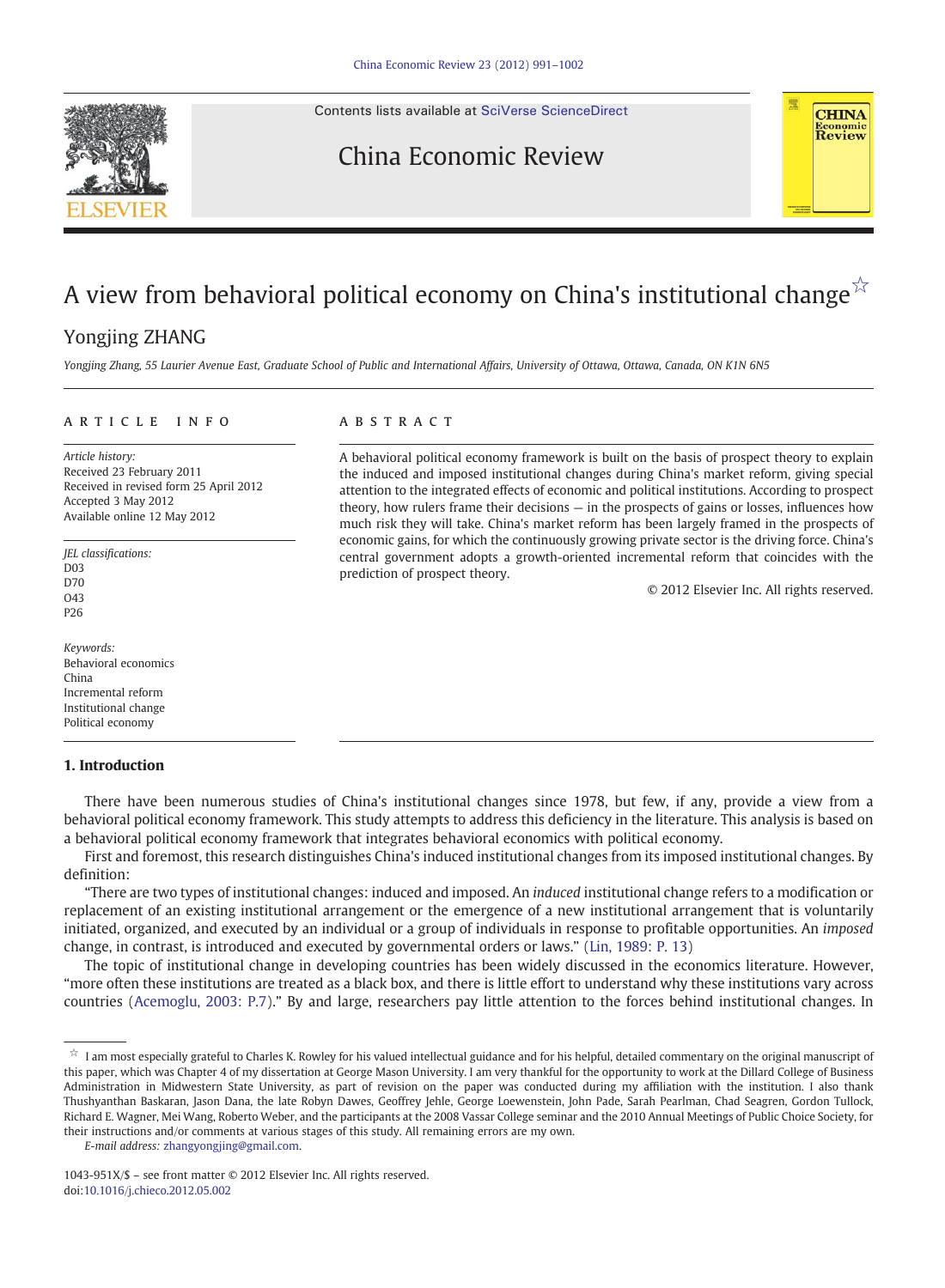particular, when researchers discuss the market reforms in China, most studies [\(Fewsmith, 2001; Lin, Cai, & Li, 1993, 2003\)](#page--1-0) simply build on the assumption that China's central government is the decision maker of institutional changes, and that it chooses the institutions it will support that it believes most likely to maximize the total surplus of the society. This belief is appropriate to explain the consequences of an institutional change, but it fails to analyze whether this institutional change is (1) simply imposed by the central government (i.e., "top-down"), or (2) initially induced by an individual or a group of individuals and then adopted by the central government (i.e., "bottom up"). Empirical evidence from China's market reforms suggests that there are some imposed institutional changes (e.g., the formation of special economic zones), and also some induced institutional changes (e.g., a surge of private business). This study will place emphasis on the induced institutional changes, because they originate from individuals and groups of individuals that are actually the driving force of the market economy.

Second, this study reviews China's institutional changes from a political economy perspective, a topic largely underdeveloped in the extant literature. From a political economy perspective, the state is neither a "non-actor" in [Adam Smith's \(1776\)](#page--1-0) world nor a Lockeian [\(Locke, 1969](#page--1-0)) "nexus of cooperation" instead, the state is the "grabbing hand" [\(Buchanan & Tullock, 1962; Shleifer &](#page--1-0) [Vishney, 1998](#page--1-0)). Economic and political institutions are not independent of each other because political institutions affect and allocate political power, while political power interacts with economic institutions [\(Acemoglu, 2003](#page--1-0)).

In an authoritarian regime like China, an induced institutional change from the private sector certainly helps improve economic performance that thereby benefits the central government, but it also results in negative political values that challenge the traditional socialist dogmas favoring public enterprises. Therefore, a political economy perspective examines the integrated effect of economic and political institutions, rather than treating them separately. This perspective was not addressed in depth until this study and a recent literature review by [Xu \(2011\)](#page--1-0).

The final element of this study applies behavioral economics to examine institutional changes in China. The institutional change literature basically follows the neoclassical tradition that relies on expected utility theory (EUT, hereafter). EUT states that a decision maker of institutional changes chooses among risky or uncertain prospects by comparing the prospects' expected utility values, that is, the weighted sums are obtained by adding the utility values of outcomes multiplied by their respective probabilities [\(Mongin, 1997](#page--1-0)). In other words, how we frame information should not affect our judgment, and a rational agent has a consistent risk preference. In addition, EUT assumes that the agent clearly knows the probabilities of all possible outcomes. However, the real question is, "What if the agent does not follow what EUT predicts?" Since 1978 (the year when the openmarket reform started), China's central government has appeared mostly risk-averse during market reforms, but occasionally it has exhibited risk-seeking behaviors (1978, 1989, and 1992). Hence, EUT cannot best delineate the story of China's market reform.

Some recent studies (e.g.,[Weyland, 1996, 1998; Vis & van Kersbergen, 2007\)](#page--1-0) draw upon behavioral economics to explore institutional changes. Those researchers argue that decision makers systematically violate the axioms of expected utility theory ([Kahneman, Slovic, & Tversky, 1982](#page--1-0)). According to behavioral economics on the basis of prospect theory (PT, hereafter) ([Kahneman & Tversky, 1979](#page--1-0)), how we frame information may influence our judgment, that is, whether information is framed in the prospects of gains or losses and whether the prospects are certain or uncertain. People lean toward risk-seeking choices when facing prospective losses, but opt for risk-aversion when anticipating gains. In addition, PT only requires probabilities to be sets (such as likely or unlikely prospects), which complies with China's evolving market reform that is rife with uncertainties. Therefore, it seems that PT, in contrast to EUT, provides a different, perhaps better, explanation of the evolution of China's institutional changes.

Scholars have adopted two approaches (PT or EUT), categorized two types of institutional changes (induced or imposed), and classified two kinds of institutional structures (economic or political). These theories, institutional changes, and structures yield eight possibilities in the cross-product of models:

{*Prospect*}  
{*Expected*}  
{*Import Utility*}  
 
$$
^{IInduced}
$$
}  
 *Instructional Changes* × {*Économic*}  
 *Induced*}  
 *Initial*}  
 *Intuiting*

Lin and his colleagues (e.g., [Lin, 1989; Lin et al., 1993, 2003](#page--1-0)) have contributed a series of studies on institutional changes of China, which is arguably the prevailing theory on the subject. The specification of their model is:

 ${Expected Utility Theory} \times {Imposed Institutional Changes} \times {Economic Institutions}.$ 

In addition, most existing studies (e.g., [Weyland, 1996, 1998\)](#page--1-0) that apply PT to institutional changes belong to the sub-field of either comparative politics or international relations. These studies do not take into account the combined effects of economic and political institutions on institutional changes. The specification of their model is:

{Prospect Theory}  $\times$  {Induced} Institutional Changes  $\times$  {Economic} Institutions.<br>{Political} Institutions:

During the past three decades of market reform, it appears that China's central government has experienced economic gains, but occasionally, has had deep economic or political losses. In addition, China's "market miracle" is characterized with induced institutional changes from the private sector. In this behavioral political economy framework, this author proposes that:

(1) Induced institutional changes are associated with more certain economic gains: individuals or groups of individuals induce institutional changes in order to maximize profits ([Lin, 1989](#page--1-0)); and the central government only adopts those induced